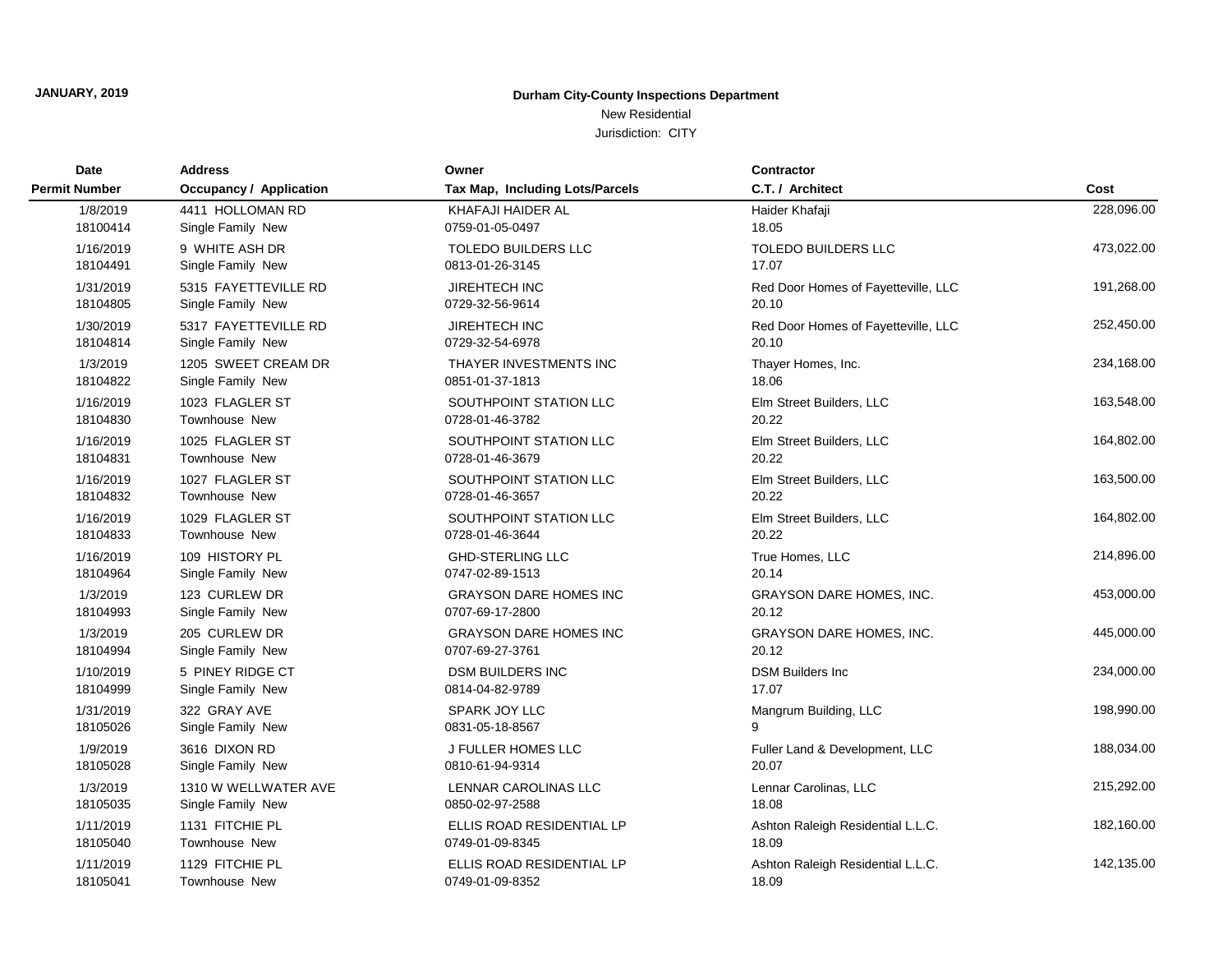New Residential Jurisdiction: CITY

| <b>Date</b>           | <b>Address</b>                       | Owner                                           | Contractor                                |            |
|-----------------------|--------------------------------------|-------------------------------------------------|-------------------------------------------|------------|
| Permit Number         | <b>Occupancy / Application</b>       | Tax Map, Including Lots/Parcels                 | C.T. / Architect                          | Cost       |
| 1/11/2019             | 1127 FITCHIE PL                      | ELLIS ROAD RESIDENTIAL LP                       | Ashton Raleigh Residential L.L.C.         | 132,565.00 |
| 18105042              | <b>Townhouse New</b>                 | 0749-01-09-8351                                 | 18.09                                     |            |
| 1/11/2019             | 1125 FITCHIE PL                      | ELLIS ROAD RESIDENTIAL LP                       | Ashton Raleigh Residential L.L.C.         | 142,135.00 |
| 18105043              | <b>Townhouse New</b>                 | 0749-01-09-8269                                 | 18.09                                     |            |
| 1/15/2019             | 1123 FITCHIE PL                      | ELLIS ROAD RESIDENTIAL LP                       | Ashton Raleigh Residential L.L.C.         | 132,565.00 |
| 18105044              | Townhouse New                        | 0749-01-09-8278                                 | 18.09                                     |            |
| 1/11/2019             | 1121 FITCHIE PL                      | ELLIS ROAD RESIDENTIAL LP                       | Ashton Raleigh Residential L.L.C.         | 182,160.00 |
| 18105045              | <b>Townhouse New</b>                 | 0749-01-09-8285                                 | 18.09                                     |            |
| 1/8/2019              | 3612 DIXON RD                        | J FULLER HOMES LLC                              | Fuller Land & Development, LLC            | 201,168.00 |
| 18105059              | Single Family New                    | 0810-71-04-0968                                 | 20.07                                     |            |
| 1/17/2019<br>18105097 | 1717 ANCHOR WAY<br>Single Family New | <b>B WALLACE DESIGN &amp;</b><br>104388-PP17843 | WALLACE, B. DESIGN & CONSTRUCTION         | 204,138.00 |
| 1/11/2019             | 1713 ANCHOR WAY                      | <b>B WALLACE DESIGN &amp;</b>                   | WALLACE, B. DESIGN & CONSTRUCTION         | 180,048.00 |
| 18105133              | Single Family New                    | 0821-12-11-0128                                 | 6                                         |            |
| 1/30/2019             | 106 ADAIRE WAY                       | MUNGO HOMES OF NORTH CAROLINA                   | Mungo Homes of North Carolina, Inc.       | 189,420.00 |
| 18105163              | Single Family New                    | 0830-04-50-9399                                 | 20.27                                     |            |
| 1/23/2019             | 1006 CRESCENT MOON CT                | LENNAR CAROLINAS LLC                            | Lennar Carolinas, LLC                     | 268,488.00 |
| 18105170              | Single Family New                    | 0813-01-26-8437                                 | 17.07                                     |            |
| 1/3/2019              | 1006 VALLEY ROSE WAY                 | LENNAR CAROLINAS LLC                            | Lennar Carolinas, LLC                     | 296,142.00 |
| 18105179              | Single Family New                    | 0813-01-26-6832                                 | 17.07                                     |            |
| 1/3/2019              | 125 LODESTONE DR                     | ALVAREZ LORENZO                                 | Gitto, Peter                              | 180,000.00 |
| 18105186              | Single Family New                    | 0851-03-23-4643                                 | 18.04                                     |            |
| 1/10/2019             | 206 GARDEN WALK DR                   | MUNGO HOMES OF NORTH CAROLINA                   | Mungo Homes of North Carolina, Inc.       | 196,757.00 |
| 18105192              | Single Family New                    | 0830-04-50-7557                                 | 20.27                                     |            |
| 1/9/2019              | 3116 DIXON RD                        | DURHAM BUILDING COMPANY LLC                     | Durham Building Company, LLC              | 158,532.00 |
| 18105202              | Single Family New                    | 0810-75-67-3570                                 | 20.15                                     |            |
| 1/3/2019              | 1107 TALBOT PL                       | ELLIS ROAD RESIDENTIAL LP                       | Meritage Homes of the Carolinas, Inc.     | 282,876.00 |
| 18105257              | Single Family New                    | 0840-03-10-8112                                 | 18.09                                     |            |
| 1/9/2019              | 5 NORTH RIDGE PL                     | BERINI CONST CO INC JOE F                       | BERINI, JOE F., CONST. CO.                | 520,000.00 |
| 18105261              | Single Family New                    | 0803-02-77-1770                                 | 17.07                                     |            |
| 1/30/2019             | 104 DOZIER WAY                       | <b>CREEKSIDE AT BETHPAGE</b>                    | Ryan Homes and/or NV Homes NVR, Inc., T/A | 157,146.00 |
| 18105302              | Townhouse New                        | 0709-23-14-5800                                 | 20.18                                     |            |
| 1/30/2019             | 106 DOZIER WAY                       | <b>CREEKSIDE AT BETHPAGE</b>                    | Ryan Homes and/or NV Homes NVR, Inc., T/A | 187,110.00 |
| 18105303              | Townhouse New                        | 0709-23-14-1863                                 | 20.18                                     |            |
| 1/30/2019             | 108 DOZIER WAY                       | <b>CREEKSIDE AT BETHPAGE</b>                    | Ryan Homes and/or NV Homes NVR, Inc., T/A | 158,004.00 |
| 18105304              | Townhouse New                        | 0709-23-04-9844                                 | 20.18                                     |            |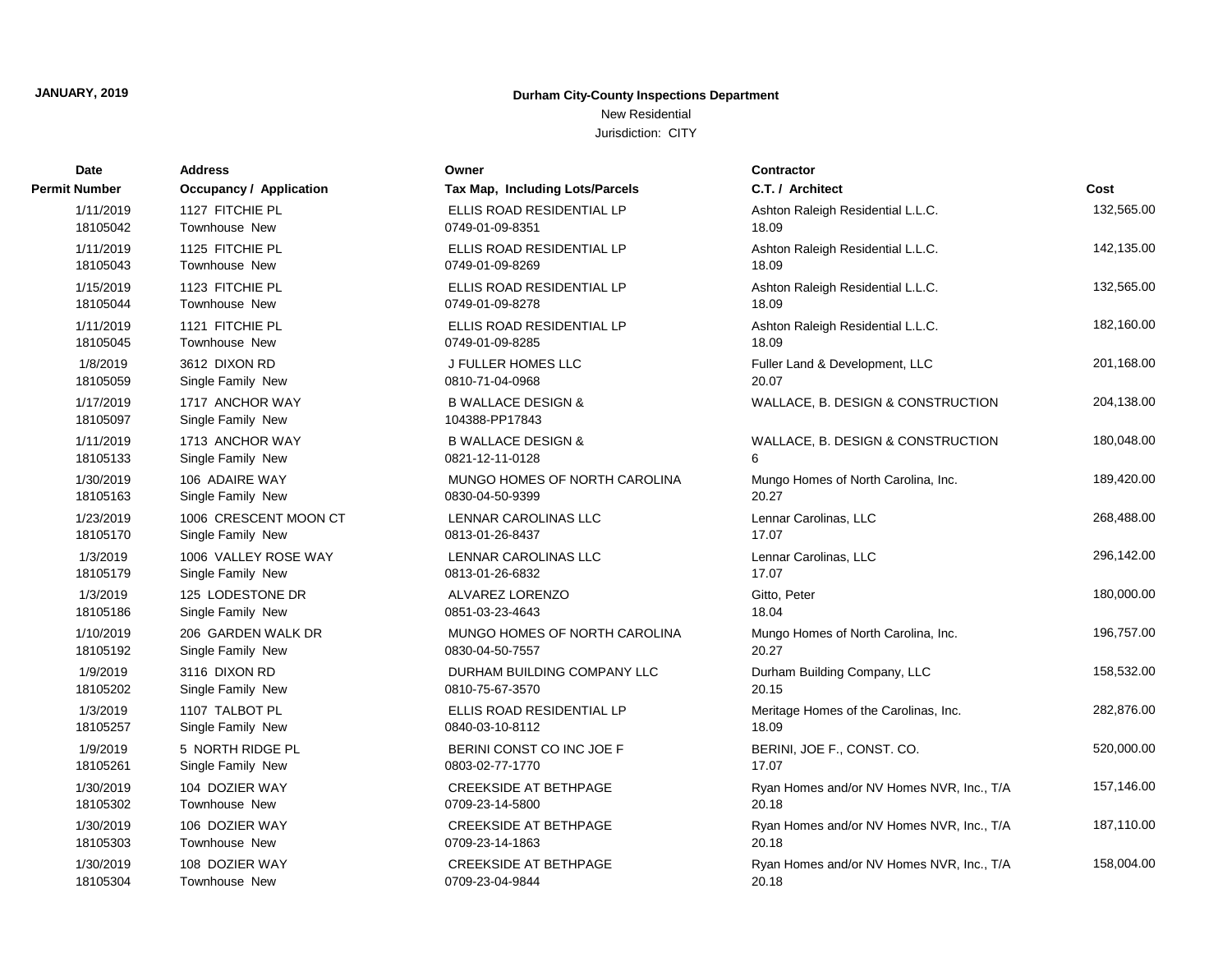New Residential Jurisdiction: CITY

| Date                 | <b>Address</b>                 | Owner                           | <b>Contractor</b>                         |            |
|----------------------|--------------------------------|---------------------------------|-------------------------------------------|------------|
| <b>Permit Number</b> | <b>Occupancy / Application</b> | Tax Map, Including Lots/Parcels | C.T. / Architect                          | Cost       |
| 1/30/2019            | 110 DOZIER WAY                 | <b>CREEKSIDE AT BETHPAGE</b>    | Ryan Homes and/or NV Homes NVR, Inc., T/A | 158.004.00 |
| 18105305             | Townhouse New                  | 0709-23-04-7836                 | 20.18                                     |            |
| 1/30/2019            | 112 DOZIER WAY                 | <b>CREEKSIDE AT BETHPAGE</b>    | Ryan Homes and/or NV Homes NVR, Inc., T/A | 186,252.00 |
| 18105306             | Townhouse New                  | 0709-23-04-4838                 | 20.18                                     |            |
| 1/3/2019             | 114 SUNBURST DR                | PULTE HOME COMPANY LLC          | Pulte Home Company, LLC                   | 281,292.00 |
| 18105314             | Single Family New              | 0811-13-13-4294                 | 20.17                                     |            |
| 1/3/2019             | 1308 W WELLWATER AVE           | <b>LENNAR CAROLINAS LLC</b>     | Lennar Carolinas, LLC                     | 186,252.00 |
| 18105315             | Single Family New              | 0850-02-97-3502                 | 18.08                                     |            |
| 1/3/2019             | 1106 MONTAGUE AVE              | <b>RREF II-FH NC SIERRA LLC</b> | Lennar Carolinas, LLC                     | 182,094.00 |
| 18105322             | Single Family New              | 0769-01-17-8511                 | 19                                        |            |
| 1/3/2019             | 2406 BLOOMSBURY MANOR DR       | PULTE HOME COMPANY LLC          | Pulte Home Company, LLC                   | 157,806.00 |
| 18105324             | Single Family New              | 0769-03-24-3597                 | 19                                        |            |
| 1/3/2019             | 2410 BLOOMSBURY MANOR DR       | PULTE HOME COMPANY LLC          | Pulte Home Company, LLC                   | 182,886.00 |
| 18105325             | Single Family New              | 0769-03-24-3563                 | 19                                        |            |
| 1/3/2019             | 2402 BLOOMSBURY MANOR DR       | PULTE HOME COMPANY LLC          | Pulte Home Company, LLC                   | 195,000.00 |
| 18105327             | Single Family New              | 0769-03-24-4665                 | 19                                        |            |
| 1/16/2019            | 2210 BLOOMSBURY MANOR DR       | PULTE HOME COMPANY LLC          | Pulte Home Company, LLC                   | 280,000.00 |
| 18105329             | Single Family New              | 0769-03-24-8938                 | 19                                        |            |
| 1/16/2019            | 2212 BLOOMSBURY MANOR DR       | PULTE HOME COMPANY LLC          | Pulte Home Company, LLC                   | 281,226.00 |
| 18105330             | Single Family New              | 0769-03-24-8904                 | 19                                        |            |
| 1/22/2019            | 1307 TALBOT PL                 | ELLIS ROAD RESIDENTIAL LP       | Meritage Homes of the Carolinas, Inc.     | 244,464.00 |
| 18105337             | Single Family New              | 0840-03-20-3187                 | 18.09                                     |            |
| 1/16/2019            | 2302 BLOOMSBURY MANOR DR       | PULTE HOME COMPANY LLC          | Pulte Home Company, LLC                   | 320,496.00 |
| 18105339             | Single Family New              | 0769-03-24-7818                 | 19                                        |            |
| 1/3/2019             | 214 MICHELANGELO PL            | <b>GHD-STERLING LLC</b>         | True Homes, LLC                           | 171,666.00 |
| 18105344             | Single Family New              | 0748-04-90-0851                 | 20.14                                     |            |
| 1/17/2019            | 1025 NORTHAMPTON RD            | <b>B WALLACE DESIGN AND</b>     | WALLACE, B. DESIGN & CONSTRUCTION         | 430,000.00 |
| 18105346             | Single Family New              | 0810-17-11-1213                 | 20.16                                     |            |
| 1/15/2019            | 207 SILVERHAWK LN              | M/I HOMES OF RALEIGH LLC        | M/I HOMES OF RALEIGH LLC                  | 267,960.00 |
| 18105357             | Single Family New              | 0769-62-30-4315                 | 19                                        |            |
| 1/15/2019            | 208 SILVERHAWK LN              | M/I HOMES OF RALEIGH LLC        | M/I HOMES OF RALEIGH LLC                  | 236,214.00 |
| 18105358             | Single Family New              | 0769-61-28-9695                 | 19                                        |            |
| 1/25/2019            | 132 MANORDALE DR               | SLV NC 2 LLC                    | Weekley Homes, L.P.                       | 122,232.00 |
| 18105359             | Townhouse New                  | 0708-01-16-8504                 | 20.18                                     |            |
| 1/25/2019            | 134 MANORDALE DR               | SLV NC 2 LLC                    | Weekley Homes, L.P.                       | 121,940.00 |
| 18105360             | Townhouse New                  | 0708-01-16-8516                 | 20.18                                     |            |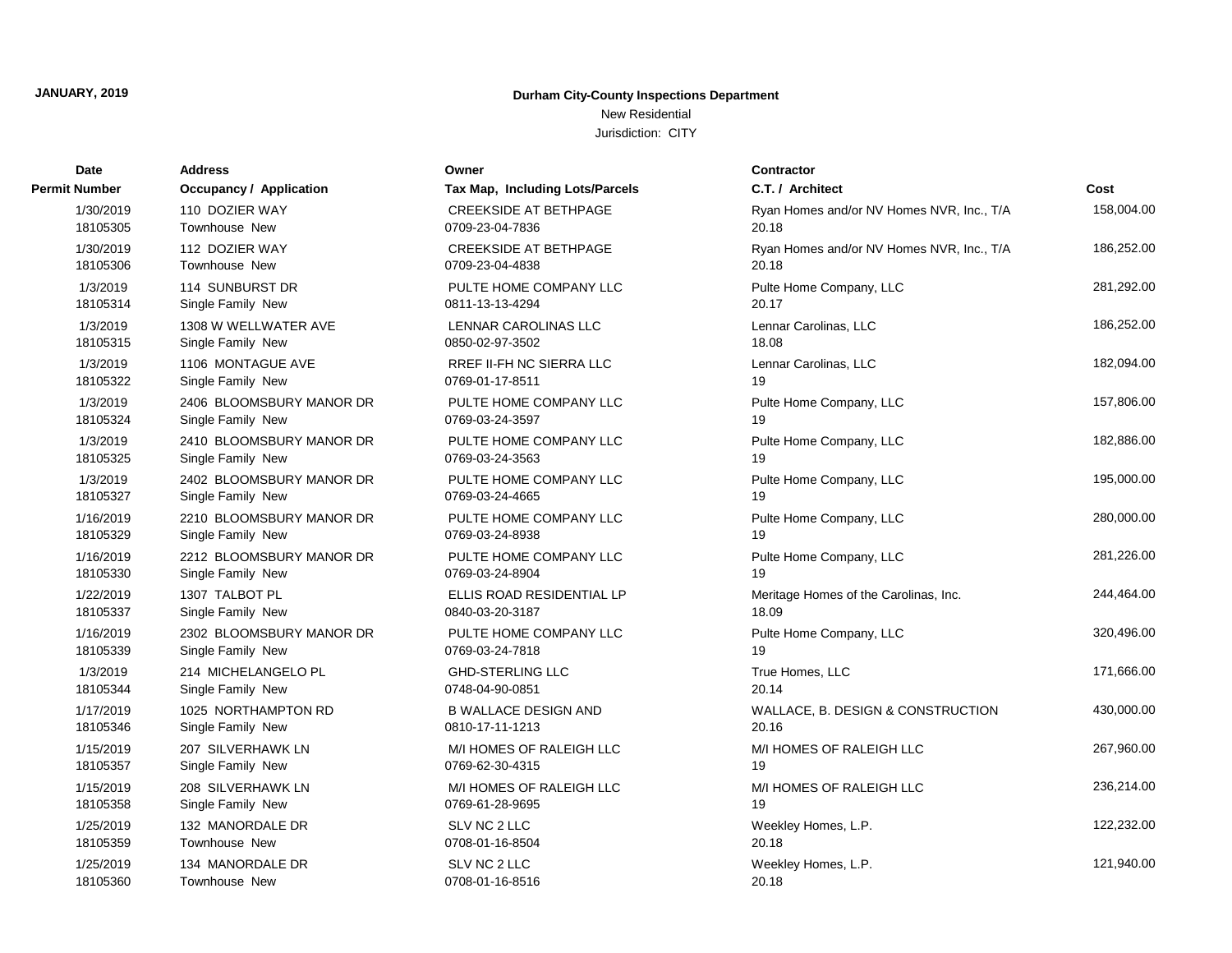New Residential Jurisdiction: CITY

| Date          | <b>Address</b>                 | Owner                           | <b>Contractor</b>                         |            |
|---------------|--------------------------------|---------------------------------|-------------------------------------------|------------|
| Permit Number | <b>Occupancy / Application</b> | Tax Map, Including Lots/Parcels | C.T. / Architect                          | Cost       |
| 1/25/2019     | 136 MANORDALE DR               | SLV NC 2 LLC                    | Weekley Homes, L.P.                       | 121,506.00 |
| 18105361      | <b>Townhouse New</b>           | 0708-01-16-8518                 | 20.18                                     |            |
| 1/25/2019     | 138 MANORDALE DR               | SLV NC 2 LLC                    | Weekley Homes, L.P.                       | 121,615.00 |
| 18105362      | <b>Townhouse New</b>           | 0708-01-16-8610                 | 20.18                                     |            |
| 1/25/2019     | 140 MANORDALE DR               | SLV NC 2 LLC                    | Weekley Homes, L.P.                       | 152,262.00 |
| 18105363      | <b>Townhouse New</b>           | 0708-01-16-8611                 | 20.18                                     |            |
| 1/25/2019     | 142 MANORDALE DR               | SLV NC 2 LLC                    | Weekley Homes, L.P.                       | 121,615.00 |
| 18105364      | Townhouse New                  | 0708-01-16-8613                 | 20.18                                     |            |
| 1/25/2019     | 144 MANORDALE DR               | SLV NC 2 LLC                    | Weekley Homes, L.P.                       | 121,506.00 |
| 18105365      | <b>Townhouse New</b>           | 0708-01-16-8615                 | 20.18                                     |            |
| 1/25/2019     | 146 MANORDALE DR               | <b>WEEKLEY HOMES LLC</b>        | Weekley Homes, L.P.                       | 121,810.00 |
| 18105366      | <b>Townhouse New</b>           | 0708-01-16-8617                 | 20.18                                     |            |
| 1/25/2019     | 1102 SUMMER MIST LN            | VK MAGNOLIA LLC                 | Ryan Homes and/or NV Homes NVR, Inc., T/A | 138,864.00 |
| 18105367      | Single Family New              | 0833-01-39-9079                 | 17.09                                     |            |
| 1/22/2019     | 1016 SUMMER MIST LN            | <b>VK MAGNOLIA LLC</b>          | Ryan Homes and/or NV Homes NVR, Inc., T/A | 154,704.00 |
| 18105369      | Single Family New              | 0833-01-39-8165                 | 17.09                                     |            |
| 1/15/2019     | 209 SILVERHAWK LN              | M/I HOMES OF RALEIGH LLC        | M/I HOMES OF RALEIGH LLC                  | 143,500.00 |
| 18105370      | Single Family New              | 0769-62-30-9311                 | 19                                        |            |
| 1/15/2019     | 210 SILVERHAWK LN              | M/I HOMES OF RALEIGH LLC        | M/I HOMES OF RALEIGH LLC                  | 311,058.00 |
| 18105371      | Single Family New              | 0769-61-38-4660                 | 19                                        |            |
| 1/15/2019     | 211 SILVERHAWK LN              | M/I HOMES OF RALEIGH LLC        | M/I HOMES OF RALEIGH LLC                  | 241,692.00 |
| 18105372      | Single Family New              | 0769-62-40-3280                 | 19                                        |            |
| 1/15/2019     | 213 SILVERHAWK LN              | M/I HOMES OF RALEIGH LLC        | M/I HOMES OF RALEIGH LLC                  | 210,012.00 |
| 18105373      | Single Family New              | 0769-62-40-8168                 | 19                                        |            |
| 1/15/2019     | 214 SILVERHAWK LN              | M/I HOMES OF RALEIGH LLC        | M/I HOMES OF RALEIGH LLC                  | 267,300.00 |
| 18105374      | Single Family New              | 0769-61-48-4505                 | 19                                        |            |
| 1/15/2019     | 215 SILVERHAWK LN              | M/I HOMES OF RALEIGH LLC        | M/I HOMES OF RALEIGH LLC                  | 205,128.00 |
| 18105375      | Single Family New              | 0769-62-50-3155                 | 19                                        |            |
| 1/15/2019     | 217 SILVERHAWK LN              | M/I HOMES OF RALEIGH LLC        | M/I HOMES OF RALEIGH LLC                  | 198,792.00 |
| 18105376      | Single Family New              | 0769-62-50-8123                 | 19                                        |            |
| 1/22/2019     | 1012 SUMMER MIST LN            | <b>VK MAGNOLIA LLC</b>          | Ryan Homes and/or NV Homes NVR, Inc., T/A | 138,864.00 |
| 18105377      | Single Family New              | 0833-01-39-7198                 | 17.09                                     |            |
| 1/8/2019      | 1018 SUMMER MIST LN            | <b>VK MAGNOLIA LLC</b>          | Ryan Homes and/or NV Homes NVR, Inc., T/A | 173,778.00 |
| 18105379      | Single Family New              | 0833-01-39-9112                 | 17.09                                     |            |
| 1/8/2019      | 1116 VALLEY ROSE WAY           | <b>SAB VALLEY SPRINGS LLC</b>   | THE DREES HOMES COMPANY                   | 369,270.00 |
| 18105386      | Single Family New              | 0813-28-93-4241                 | 17.07                                     |            |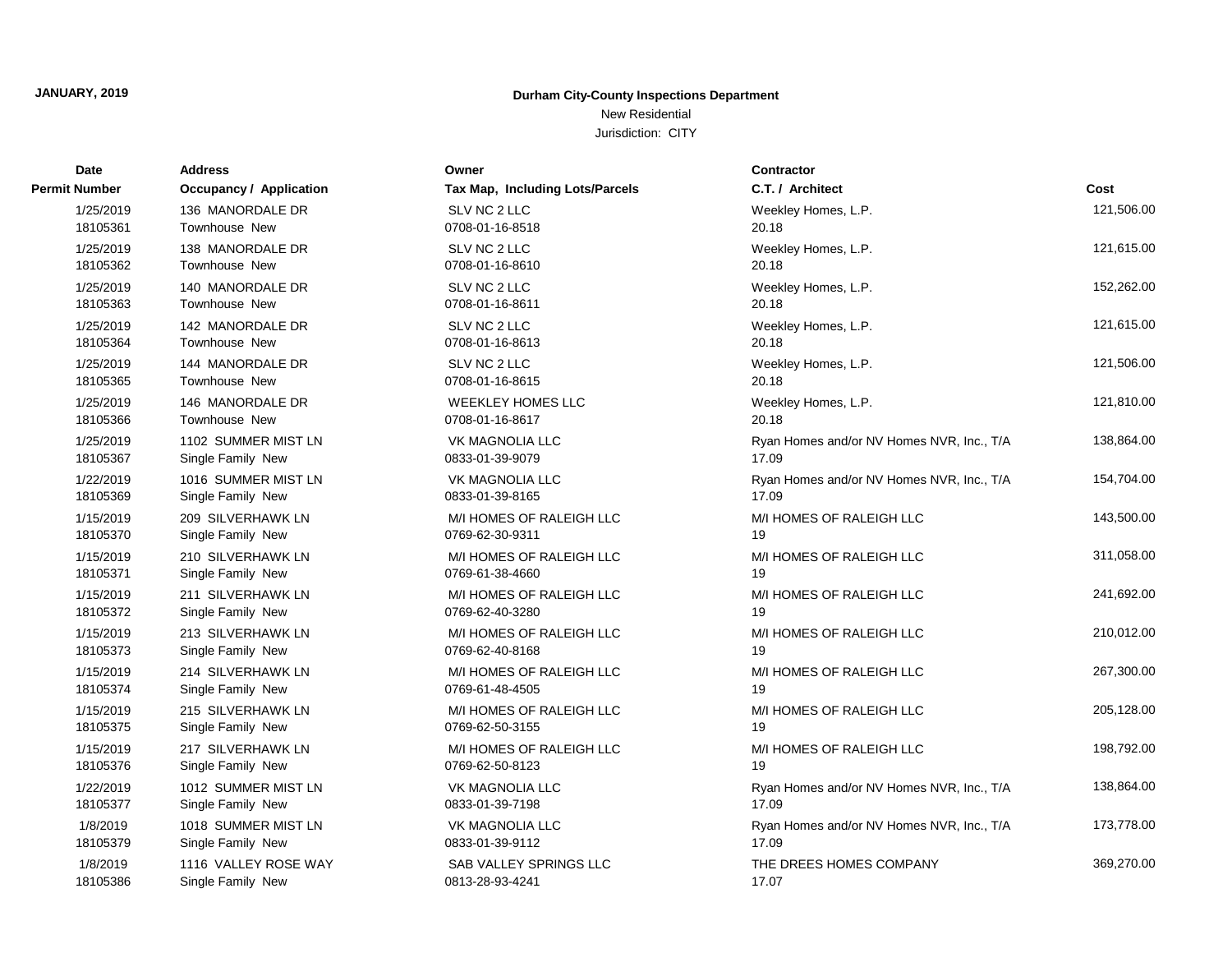New Residential

Jurisdiction: CITY

| Date          | <b>Address</b>                 | Owner                           | <b>Contractor</b>                 |            |
|---------------|--------------------------------|---------------------------------|-----------------------------------|------------|
| Permit Number | <b>Occupancy / Application</b> | Tax Map, Including Lots/Parcels | C.T. / Architect                  | Cost       |
| 1/16/2019     | 1103 SOUTHPOINT TRL            | <b>751 LLC</b>                  | CALATLANTIC GROUP, INC.           | 182,490.00 |
| 18105391      | Townhouse New                  | 0717-01-29-3393                 | 20.2                              |            |
| 1/16/2019     | 1105 SOUTHPOINT TRL            | <b>751 LLC</b>                  | CALATLANTIC GROUP, INC.           | 155,958.00 |
| 18105392      | Townhouse New                  | 0717-01-29-3363                 | 20.2                              |            |
| 1/16/2019     | 1107 SOUTHPOINT TRL            | 751 LLC                         | CALATLANTIC GROUP, INC.           | 155,958.00 |
| 18105393      | Townhouse New                  | 0717-01-29-3333                 | 20.2                              |            |
| 1/16/2019     | 1109 SOUTHPOINT TRL            | <b>751 LLC</b>                  | CALATLANTIC GROUP, INC.           | 187,638.00 |
| 18105394      | Townhouse New                  | 0717-01-29-3303                 | 20.2                              |            |
| 1/10/2019     | 1111 VALLEY ROSE WAY           | <b>SAB VALLEY SPRINGS LLC</b>   | THE DREES HOMES COMPANY           | 297,990.00 |
| 19100007      | Single Family New              | 0813-27-89-4196                 | 17.07                             |            |
| 1/16/2019     | 1002 NORTHAMPTON RD            | <b>B WALLACE DESIGN AND</b>     | WALLACE, B. DESIGN & CONSTRUCTION | 268,000.00 |
| 19100008      | Single Family New              | 0810-17-01-8075                 | 20.16                             |            |
| 1/22/2019     | 210 MONA LISA LN               | <b>GHD-STERLING LLC</b>         | True Homes, LLC                   | 207,372.00 |
| 19100009      | Single Family New              | 0748-04-80-8454                 | 20.14                             |            |
| 1/16/2019     | 1845 SANDOVAL DR               | MREC BRIGHTLEAF LLC             | THE DREES HOMES COMPANY           | 362,538.00 |
| 19100053      | Single Family New              | 0850-50-49-5599                 | 18.05                             |            |
| 1/30/2019     | 1026 SWEET CREAM CT            | LENNAR CAROLINAS LLC            | Lennar Carolinas, LLC             | 148,566.00 |
| 19100119      | Single Family New              | 0851-01-27-9958                 | 18.06                             |            |
| 1/30/2019     | 1007 SWEET CREAM CT            | LENNAR CAROLINAS LLC            | Lennar Carolinas, LLC             | 154,902.00 |
| 19100121      | Single Family New              | 0851-01-37-2873                 | 18.06                             |            |
| 1/30/2019     | 503 PORCH SWING PL             | LENNAR CAROLINAS LLC            | Lennar Carolinas, LLC             | 185,988.00 |
| 19100142      | Single Family New              | 0850-02-97-3770                 | 18.08                             |            |
| 1/18/2019     | 1846 SANDOVAL DR               | MREC BRIGHTLEAF LLC             | THE DREES HOMES COMPANY           | 279,510.00 |
| 19100146      | Single Family New              | 0850-50-79-1547                 | 18.05                             |            |
| 1/23/2019     | 1841 SANDOVAL DR               | MREC BRIGHTLEAF LLC             | THE DREES HOMES COMPANY           | 275,154.00 |
| 19100147      | Single Family New              | 0850-50-48-7261                 | 18.05                             |            |
| 1/22/2019     | 1006 BIRCHBARK RD              | PULTE HOME COMPANY LLC          | Pulte Home Company, LLC           | 281,358.00 |
| 19100167      | Single Family New              | 0811-13-13-1670                 | 20.17                             |            |
| 1/22/2019     | 204 MONA LISA LN               | <b>GHD-STERLING LLC</b>         | True Homes, LLC                   | 229,812.00 |
| 19100170      | Single Family New              | 0748-04-80-8343                 | 20.14                             |            |
| 1/23/2019     | 2609 AZALEA DR                 | PULTE HOME COMPANY LLC          | Pulte Home Company, LLC           | 244,134.00 |
| 19100171      | Single Family New              | 0759-03-02-2913                 | 18.05                             |            |
| 1/23/2019     | 2613 AZALEA DR                 | PULTE HOME COMPANY LLC          | Pulte Home Company, LLC           | 207,636.00 |
| 19100172      | Single Family New              | 0759-03-03-0241                 | 18.05                             |            |
| 1/25/2019     | 2617 AZALEA DR                 | LAKESHORE GOLF COURSE           | Pulte Home Company, LLC           | 197,538.00 |
| 19100173      | Single Family New              | 0749-04-92-9939                 | 18.05                             |            |